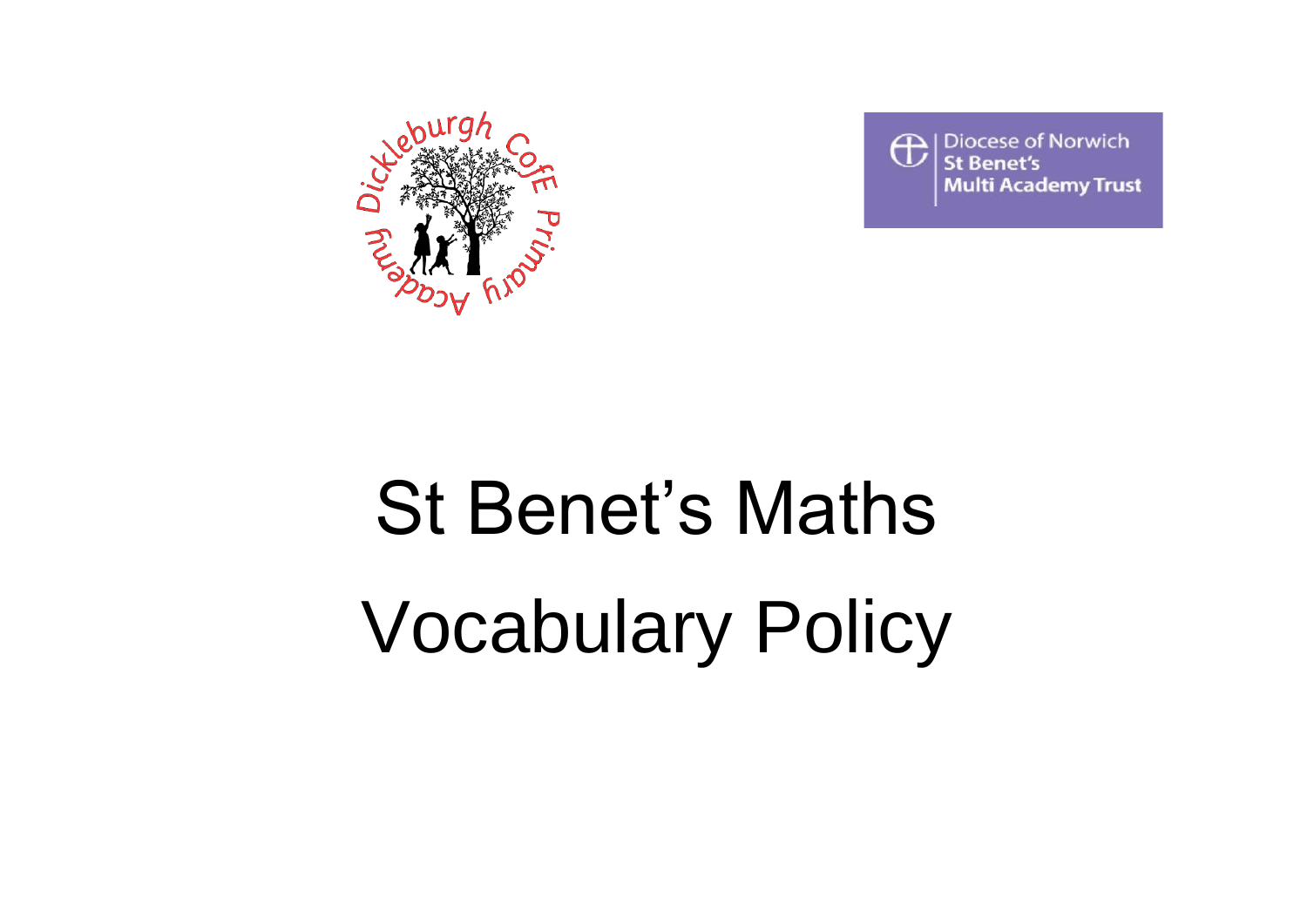## Reception to Year 6

## **Maths Vocabulary for the New National Curriculum**

This booklet sets out EYFS, Key Stage 1 and Key Stage 2 maths vocabulary under the new National Curriculum.

The lists are intended as a guide as to what pupils should know and are not exhaustive.

It is expected that the key vocabulary and stem sentences are displayed on the 'Maths Working Walls' at appropriate times during the academic year. This vocabulary **must** be promoted through mathematical talk in lessons. Key vocabulary will be practised daily.

Each year group will build on the previous year's vocabulary.

Please refer to the glossary for definitions.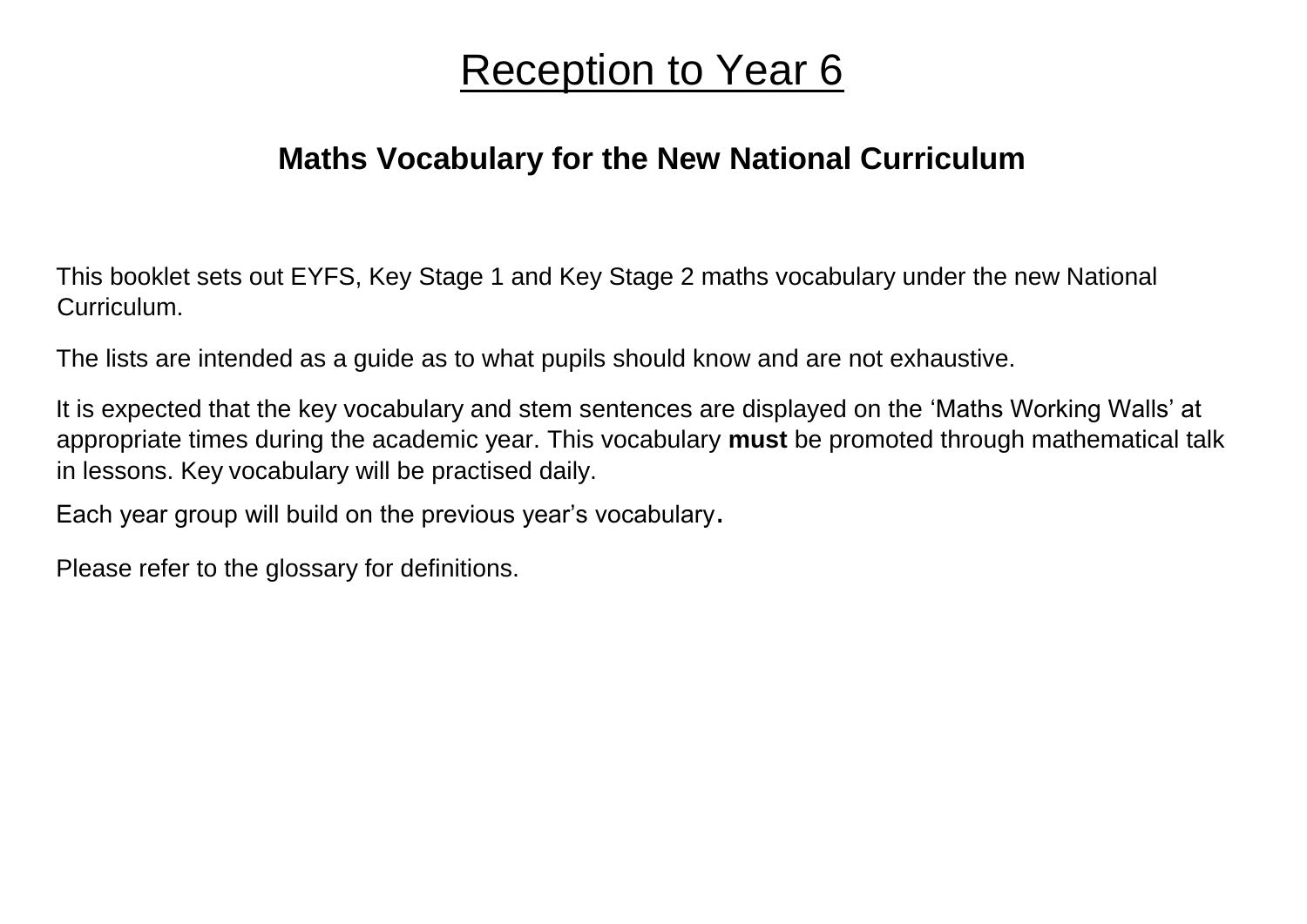| <b>Maths Vocabulary for Reception</b>                                                                                                                                                                                    |                                                                                                                                                                                                                                           |                                                     |                                                                                   |                                                                                                                                                                                                                                                                                                                                                                                                                                                 |                                                                                                                                                                                                                                                                                                            |                                                                                        |                                                                                                                                                                                                                                                                        |                                                                                                                                                                                                                                                                                                                                                     |                                             |  |
|--------------------------------------------------------------------------------------------------------------------------------------------------------------------------------------------------------------------------|-------------------------------------------------------------------------------------------------------------------------------------------------------------------------------------------------------------------------------------------|-----------------------------------------------------|-----------------------------------------------------------------------------------|-------------------------------------------------------------------------------------------------------------------------------------------------------------------------------------------------------------------------------------------------------------------------------------------------------------------------------------------------------------------------------------------------------------------------------------------------|------------------------------------------------------------------------------------------------------------------------------------------------------------------------------------------------------------------------------------------------------------------------------------------------------------|----------------------------------------------------------------------------------------|------------------------------------------------------------------------------------------------------------------------------------------------------------------------------------------------------------------------------------------------------------------------|-----------------------------------------------------------------------------------------------------------------------------------------------------------------------------------------------------------------------------------------------------------------------------------------------------------------------------------------------------|---------------------------------------------|--|
| <b>Number and</b><br><b>Place</b><br><b>Value</b>                                                                                                                                                                        | <b>Addition</b><br>and<br><b>Subtraction</b>                                                                                                                                                                                              | <b>Multiplication</b><br>and<br><b>Division</b>     | <b>Fractions</b>                                                                  | <b>Measurements</b>                                                                                                                                                                                                                                                                                                                                                                                                                             | <b>Time</b>                                                                                                                                                                                                                                                                                                | <b>Money</b>                                                                           | <b>Shape</b>                                                                                                                                                                                                                                                           | <b>Position</b><br>and<br><b>Direction</b>                                                                                                                                                                                                                                                                                                          | <b>Statistics</b>                           |  |
| $Zero - twenty$<br>and beyond.<br>Count, count on,<br>count back<br>(in ones)<br>Odd and even.<br>One/two-digit<br>number<br>More/less<br>Greater/fewer<br>Smaller/bigger<br>Smallest/biggest<br>Greatest.<br>Estimate - | Add, more,<br>sum, total,<br>altogether.<br>Double, one<br>more, two<br>more, ten<br>more etc.<br>Add, addition,<br>minus<br>Subtract,<br>minus,<br>takeaway.<br>Calculation,<br>equals<br>Bar model<br>$Part - whole$<br>model, subitise | Sharing, share<br>Doubling<br>Groups of<br>Patterns | Parts of a<br>whole<br>Half<br>Quarter<br>Part whole<br>model<br><b>Bar Model</b> | Measure, size,<br>compare, guess,<br>estimate, enough,<br>not enough, too<br>much, too little,<br>too few. Close<br>to,<br>about the same.<br>just under, nearly<br>there.<br>Length, metre,<br>height, width,<br>depth, long, short,<br>tall, high, low,<br>wide, narrow,<br>thick, thin, longer,<br>shorter, tallest,<br>highest.<br>Weigh, balances,<br>heavy, light,<br>heavier than,<br>lighter than,<br>scales, full, half<br>full empty. | Time<br>Day of the<br>week.<br>Week,<br>month,<br>year.<br>Birthday,<br>holiday.<br>Morning,<br>afternoon<br>, evening,<br>bedtime<br>time,<br>dinner<br>time,<br>playtime,<br>lunchtime<br>Before,<br>after,<br>next, last.<br>Quick,<br>quickest,<br>quicker,<br>quickly.<br>Slow,<br>slowly,<br>slower. | Money, coin,<br>penny,<br>pence,<br>price, cost,<br>buy, sell,<br>spend, spent,<br>pay | Shape,<br>pattern, flat,<br>curved,<br>straight,<br>round,<br>hollow,<br>solid, size,<br>bigger,<br>larger,<br>smaller.<br>Symmetrica<br>I, pattern,<br>repeating<br>pattern.<br>2D Shapes<br>$-$ vertices,<br>sides,<br>square,<br>circle,<br>rectangle,<br>triangle, | Position,<br>over, under,<br>above,<br>below, top,<br>bottom,<br>inside out.<br>in front,<br>behind, next<br>to, opposite,<br>apart,<br>between,<br>middle.<br>Direction -<br>Left, right,<br>up, down,<br>forwards,<br>backwards,<br>sideways,<br>across, next<br>to, close,<br>near, far,<br>along,<br>through, to,<br>from,<br>towards,<br>away. | Count, sort,<br>group, set,<br>list, colour |  |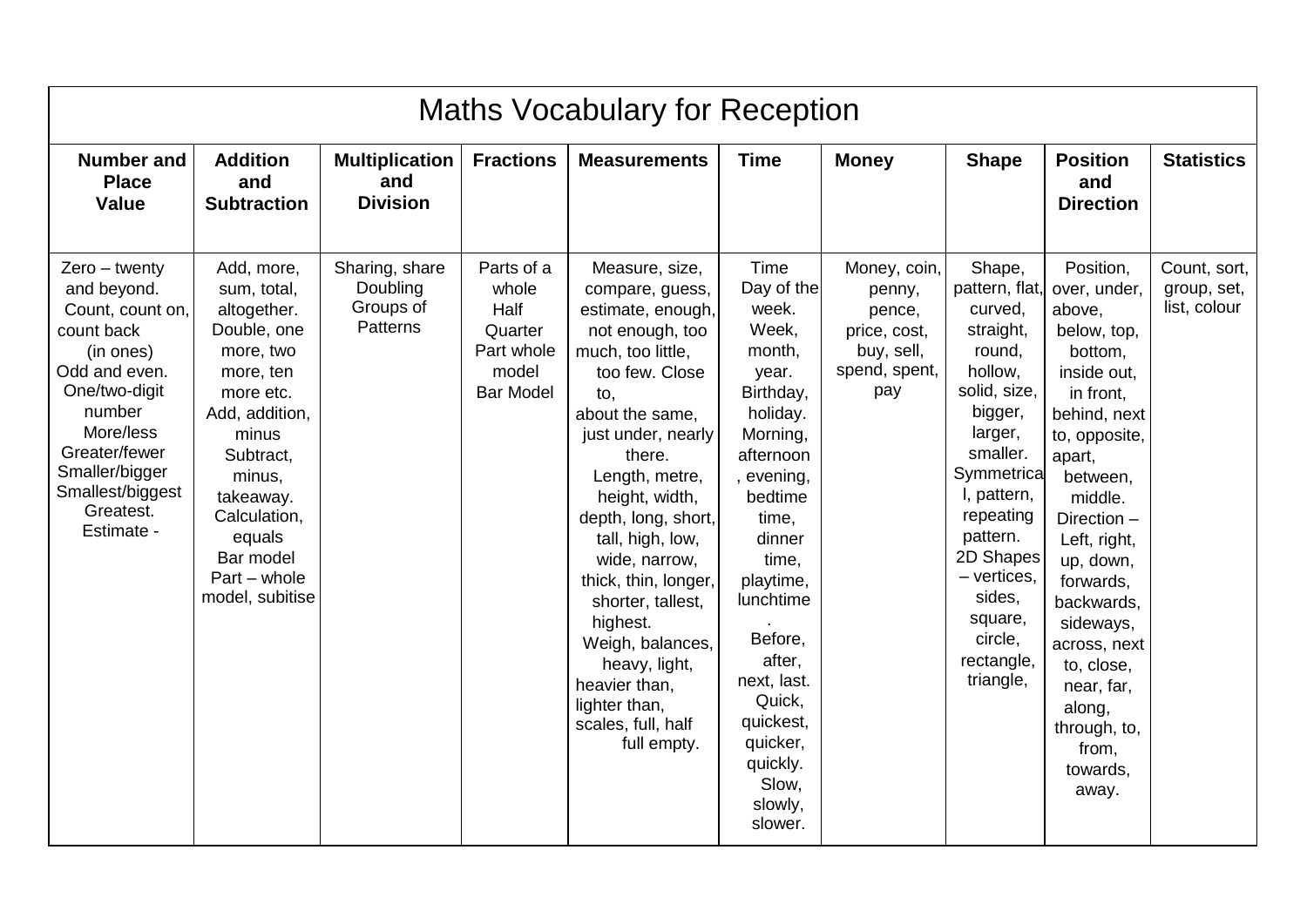|                                                                                                                                              |                                                                                                 |          |             |                                                                                                                              | Old,<br>older,<br>oldest,<br>new,<br>newer,<br>newest.<br>O'clock,<br>clock,<br>watch,<br>hands                                                   |                         |                                                                              |                                        |                               |
|----------------------------------------------------------------------------------------------------------------------------------------------|-------------------------------------------------------------------------------------------------|----------|-------------|------------------------------------------------------------------------------------------------------------------------------|---------------------------------------------------------------------------------------------------------------------------------------------------|-------------------------|------------------------------------------------------------------------------|----------------------------------------|-------------------------------|
|                                                                                                                                              |                                                                                                 |          |             | <b>Stem Sentences</b>                                                                                                        |                                                                                                                                                   |                         |                                                                              |                                        |                               |
| How many?<br>One more than<br>One less<br>thanis<br>One more<br>thanis<br>is bigger<br>than<br>is smaller<br>than<br>I estimate there<br>are | How many<br>more do you<br>need to<br>make?<br>How many<br>altogether?<br>How many are<br>left? | Doubleis | Half of  is | is heavier /<br>lighter than<br>This container<br>isand this one<br>is<br>This is the<br>longest<br>This is the<br>shortest. | In the<br>morning I<br>$\ldots$ .<br>We have our<br>dinner<br>after our<br>lunch.<br>$\dots$ . was<br>the<br>fastest /<br>slowest.<br>Today<br>is | I have p<br>I needcoins | This shape<br>is a<br>because<br>it<br>hassides $$ the $$<br>and<br>vertices | I am<br>standing<br>to The<br>teddy is | I sorted the<br>objects<br>by |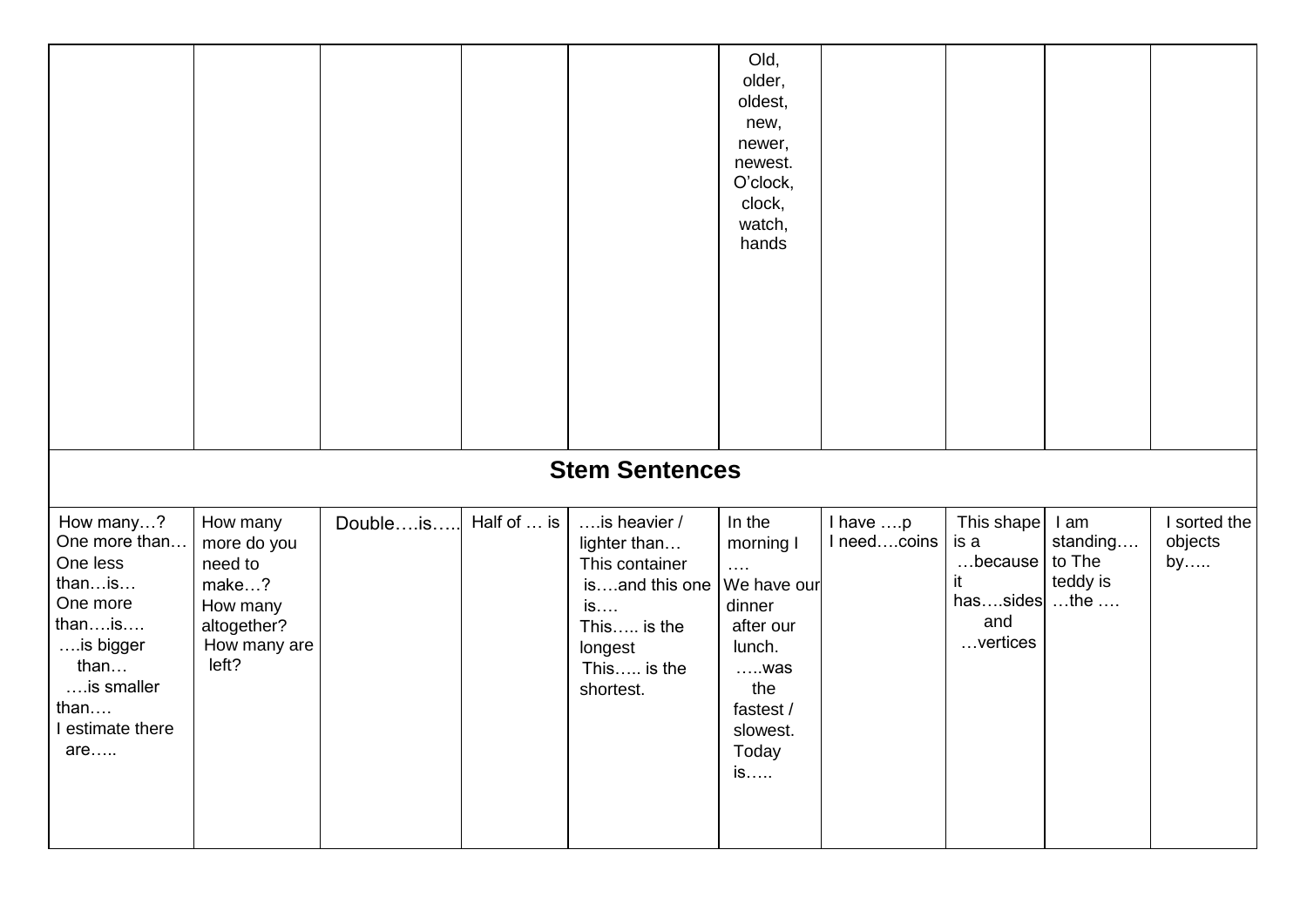| Maths vocabulary for Year 1                                                                                                                                                                                                                                                                                                                                                       |                                                                                                                                                                                                                                                                                                                |                                                                                                                                                                                                                                                                                                                           |                                                                                                                                                                                                                                                                                                                                                                   |                                                                                                                                          |                                              |                                                                                                    |                                                                                                                                                                                                                                                                                                                                                                                                                                                   |  |  |  |
|-----------------------------------------------------------------------------------------------------------------------------------------------------------------------------------------------------------------------------------------------------------------------------------------------------------------------------------------------------------------------------------|----------------------------------------------------------------------------------------------------------------------------------------------------------------------------------------------------------------------------------------------------------------------------------------------------------------|---------------------------------------------------------------------------------------------------------------------------------------------------------------------------------------------------------------------------------------------------------------------------------------------------------------------------|-------------------------------------------------------------------------------------------------------------------------------------------------------------------------------------------------------------------------------------------------------------------------------------------------------------------------------------------------------------------|------------------------------------------------------------------------------------------------------------------------------------------|----------------------------------------------|----------------------------------------------------------------------------------------------------|---------------------------------------------------------------------------------------------------------------------------------------------------------------------------------------------------------------------------------------------------------------------------------------------------------------------------------------------------------------------------------------------------------------------------------------------------|--|--|--|
| <b>Number</b><br>and Place<br>Value                                                                                                                                                                                                                                                                                                                                               | <b>Addition</b><br>and<br><b>Subtraction</b>                                                                                                                                                                                                                                                                   | <b>Multiplication</b><br>and Division                                                                                                                                                                                                                                                                                     | <b>Measure</b>                                                                                                                                                                                                                                                                                                                                                    | <b>Geometry</b><br>(position and<br>direction)                                                                                           | <b>Geometry</b><br>(properties of<br>shapes) | <b>Fractions</b>                                                                                   | <b>Problem</b><br><b>Solving and</b><br>Reasoning                                                                                                                                                                                                                                                                                                                                                                                                 |  |  |  |
| Numbers-<br>Zero to<br>twenty and<br>beyond.<br>Ones and<br>tens<br>Count $-$ ten<br>more, ten<br>less<br>(on, up, to, fro<br>m)<br>Before, after<br>More, less,<br>many, few,<br>fewer, least,<br>fewest,<br>smallest,<br>greatest, less<br>than, greater<br>than.<br>Equal to $-$<br>same as<br>Odd/Even<br>Digit numeral<br>One digit,<br>two digit<br>Compare-<br>size, value | Number<br>bonds<br>Number line<br>Calculation,<br>equation<br>Equals $=$<br>Operation +<br>and -<br><b>Addition -</b><br>more, plus,<br>addition,<br>equals, total,<br>altogether<br>Subtraction -<br>minus,<br>subtract,<br>total, equals<br><b>Difference</b><br>between<br>Part whole<br>model<br>Bar model | Odd, even<br>Count in twos<br>and fives and<br>tens, (forward,<br>backwards and<br>from a different<br>number)<br><b>Multiplication -</b><br>multiply,<br>multiple, groups<br>of, repeated<br>addition,<br>product, array,<br>row, column,<br>unitise<br>Division -<br>Divide, divided by,<br>left over,<br>share equally | Scales $- g$ ,<br>kg<br><b>Seasons</b><br>Day, week,<br>month,<br>year,<br>weekend<br>Today,<br>tomorrow,<br>yesterday.<br>Hour, half<br>past,<br>o'clock,<br>clock,<br>watch,<br>hands.<br>How long<br>ago? How<br>long will it be<br>until?<br>How<br>often?<br>Estimate -<br>close to,<br>about,<br>same as,<br>just under.<br>Length $-$<br>width,<br>height, | Opposite, apart,<br>between,<br>middle, edge,<br>centre.<br>Direction -<br>Left, right, up,<br>down, forwards,<br>backwards,<br>sideways | Group, sort,<br>make, build,<br>draw         | Whole, equal, parts,<br>four equal parts.<br>One half, two<br>halves, a quarter,<br>two, quarters. | Say, think,<br>imagine, and<br>remember.<br>Start from, start<br>with, start at.<br>Look at, point to.<br>Put, place, fit.<br>Arrange, rearrange.<br>Change, change<br>over.<br>Split, separate.<br>Carry on,<br>continue, and<br>repeat, what<br>comes next? Find,<br>choose, collect,<br>use, make, build.<br>Tell me, describe,<br>pick, talk about,<br>explain, show me.<br>Read, write,<br>record, trace,<br>copy, complete,<br>finish, end. |  |  |  |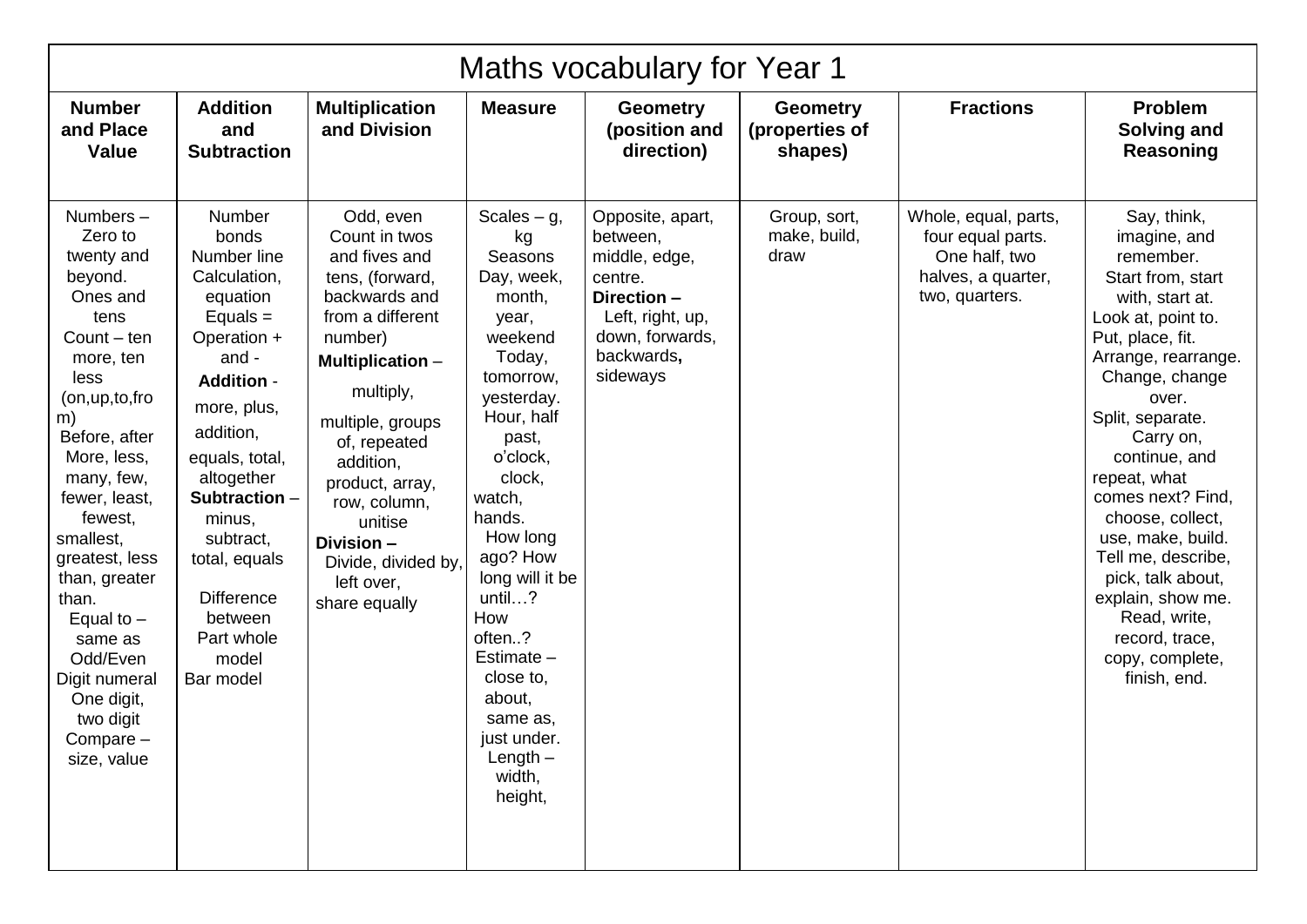|                                                                                |                                                                                                                 |                                               | depth,<br>narrow,<br>deep,<br>shallow,<br>thick, thin.<br>Metre - ruler,<br>metre stick,<br>money,<br>pound,<br>pence, buy,<br>sell, cost,<br>spend,<br>cheaper,<br>expensive,<br>How much,<br>how many? |                                        |                                                                   |                                                                       |                                            |
|--------------------------------------------------------------------------------|-----------------------------------------------------------------------------------------------------------------|-----------------------------------------------|----------------------------------------------------------------------------------------------------------------------------------------------------------------------------------------------------------|----------------------------------------|-------------------------------------------------------------------|-----------------------------------------------------------------------|--------------------------------------------|
|                                                                                |                                                                                                                 |                                               |                                                                                                                                                                                                          | <b>Stem Sentences</b>                  |                                                                   |                                                                       |                                            |
| $\dots$ has<br>tens and<br>$$ ones<br>is greater<br>than<br>$$ is less<br>than | 4 add 3 equals<br>$\overline{7}$<br>7 subtract 3<br>equals 4<br>The total of<br>$+$ is<br>I needmore<br>to make | The product of<br>$\dots$ multiply $\dots$ is | There are<br>four seasons<br>these are<br>Yesterday<br>$$ but<br>tomorrow<br>There are<br>hours until<br>.<br>The  costs<br>E/p                                                                          | To get to the end<br>you need to<br>go | This shape has<br>vertices and<br>$\dots$ sides.<br>I have made a | This shape hasparts My picture<br>shaded in which is<br>half/quarter. | showsand the<br>calculation for this<br>is |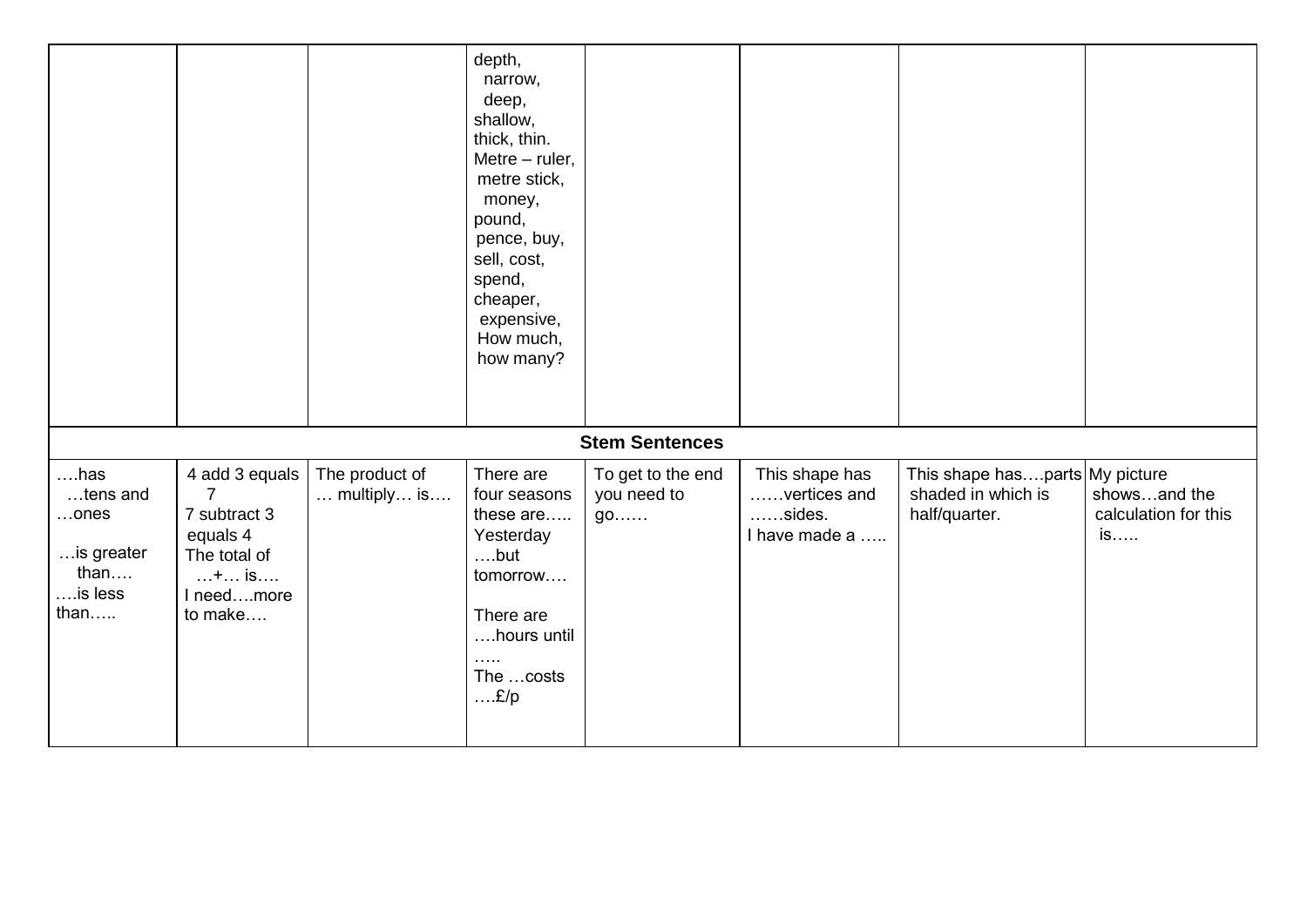|                                                                                                   |                                                                                                                                                    |                                                                                                                                                                                             |                                                                                                                                  | Maths vocabulary for Year 2                                                                      |                                                                                                                                                               |                                                                                                              |                                                                                                                                                                                                     |                                                                                                                                     |
|---------------------------------------------------------------------------------------------------|----------------------------------------------------------------------------------------------------------------------------------------------------|---------------------------------------------------------------------------------------------------------------------------------------------------------------------------------------------|----------------------------------------------------------------------------------------------------------------------------------|--------------------------------------------------------------------------------------------------|---------------------------------------------------------------------------------------------------------------------------------------------------------------|--------------------------------------------------------------------------------------------------------------|-----------------------------------------------------------------------------------------------------------------------------------------------------------------------------------------------------|-------------------------------------------------------------------------------------------------------------------------------------|
| <b>Number and</b><br><b>Place</b><br><b>Value</b>                                                 | <b>Addition and</b><br>subtraction                                                                                                                 | <b>Multiplication</b><br>and<br><b>Division</b>                                                                                                                                             | <b>Measure</b>                                                                                                                   | <b>Geometry</b><br>(position and<br>direction)                                                   | <b>Geometry</b><br>(properties of<br>shape)                                                                                                                   | <b>Fractions</b>                                                                                             | Data/<br><b>Statistics</b>                                                                                                                                                                          | Problem<br>solving                                                                                                                  |
| Numbers to<br>hundred<br>Hundreds, tens<br>and ones<br>Place value grid<br>Hundred more /<br>less | Column<br>method,<br>regroup<br>(subtraction),<br>exchange<br>(addition),<br>addend,<br>minuend,<br>sum.<br>10 ones $= 1$ ten<br>1 ten = $10$ ones | Product, factor<br>Multiplicand,<br>multiple quotient,<br>divisor, dividend                                                                                                                 | Quarter<br>past/to<br>m/km g/kg ml/l<br>Temperature<br>degrees                                                                   | Rotation,<br>clockwise,<br>anticlockwise,<br>ninety degree<br>turn, right angle<br>Straight line | Size, bigger,<br>larger, smaller.<br>Symmetrical,<br>line of<br>symmetry, fold,<br>match, mirror<br>line.<br>Reflection,<br>pattern,<br>repeating<br>pattern. | <b>Three</b><br>quarters,<br>one third, a<br>third<br>Equivalence<br>Equivalent<br>Numerator,<br>denominator | Count, tally,<br>sort, vote<br>Graph, block,<br>graph,<br>pictogram<br>Represent,<br>group, set, list,<br>table<br>Label, title, most<br>popular, most<br>common, least<br>popular, least<br>common | Predict<br>Estimate<br>Describe the<br>pattern<br>Describe the<br>rule<br>Find all the<br>different<br>possibilities<br>Investigate |
|                                                                                                   |                                                                                                                                                    |                                                                                                                                                                                             | <b>Stem sentences</b>                                                                                                            |                                                                                                  |                                                                                                                                                               |                                                                                                              |                                                                                                                                                                                                     |                                                                                                                                     |
| ….has<br>hundreds<br>tens and ones<br>The value of in<br>is<br>10 more/less<br>thanis             |                                                                                                                                                    | The product of<br>multiplyis<br>e.g $5 \times 4 = 20$<br>5 is the<br>multiplicand and<br>4 is the multiplier.<br>20 is the product.<br>4 groups of 5.<br>20 divided by 4 the<br>quotient is | Half an hour<br>after  Is<br>$\cdots$ .<br>Quarter past<br>would be<br>The<br>thermometer<br>shows a<br>temperature<br>ofdegrees | I turned the<br>anticlockwise/<br>Clockwise<br>This shows<br>parallel lines                      | The has<br>lines of<br>symmetry.<br>I know this<br>shape has<br>been reflected<br>because                                                                     | This diagram<br>shows the<br>fraction<br>In $(2/4)$ the<br>denominator<br>is and the<br>numerator<br>IS      | <b>This</b><br>block/pictogram<br>shows us<br>The most<br>popular is<br>The least<br>popular is                                                                                                     | Use the<br>sentences<br>above to<br>support<br>reasoning<br>and<br>problem<br>solving<br>questions.                                 |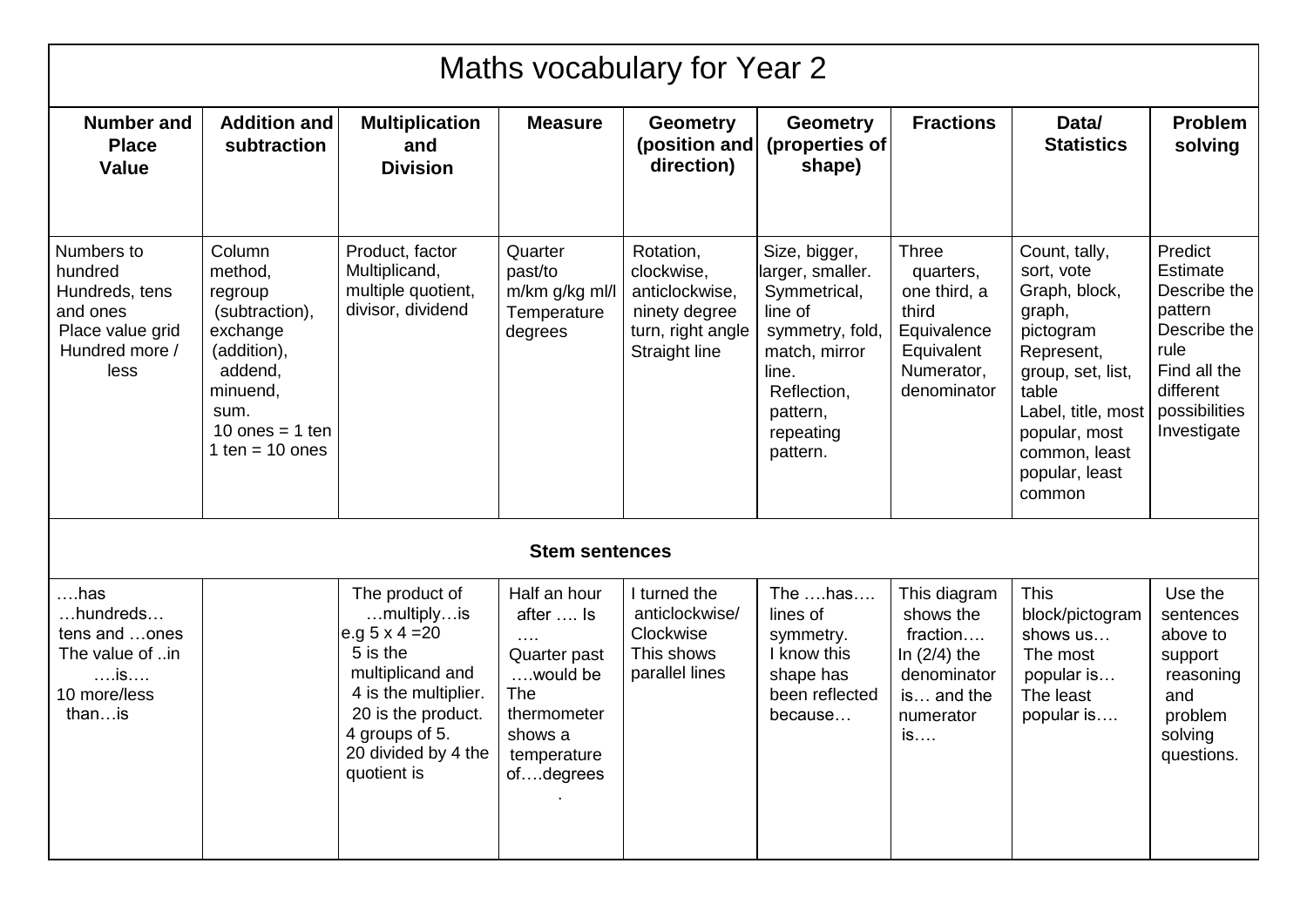|                                                                                                                                                             | <b>Maths Vocabulary for Year 3</b>                                                         |                                                                                                                        |                                                                                 |                                                                                               |                                                                |                                                                                       |                                                                                                                     |  |  |  |
|-------------------------------------------------------------------------------------------------------------------------------------------------------------|--------------------------------------------------------------------------------------------|------------------------------------------------------------------------------------------------------------------------|---------------------------------------------------------------------------------|-----------------------------------------------------------------------------------------------|----------------------------------------------------------------|---------------------------------------------------------------------------------------|---------------------------------------------------------------------------------------------------------------------|--|--|--|
| <b>Place</b><br><b>Value and</b><br><b>Number</b>                                                                                                           | <b>Addition and</b><br><b>Subtraction</b>                                                  | <b>Multiplication</b><br>and Division                                                                                  | <b>Measure</b>                                                                  | <b>Geometry</b><br>(position and<br>direction)                                                | <b>Geometry</b><br>(properties of<br>shape)                    | <b>Fractions</b>                                                                      | <b>Data / Statistics</b>                                                                                            |  |  |  |
| Hundreds, tens and<br>ones<br>Numbers zero to<br>thousand                                                                                                   | Column addition<br>and subtraction<br>$Regroup -$<br>subtraction<br>Exchange -<br>addition | Product,<br>multiples of<br>three, four and<br>eight.<br>Commutative<br>law. Multiplicand<br>and multiplier.<br>Scale. | Leap year<br>Digital and<br>Analogue<br>clock.<br>Roman<br>numerals<br>I to XII | Greater/less than Horizontal,<br>90 degrees<br>Orientation<br>(same/different<br>orientation) | vertical,<br>perpendicular and<br>parallel lines.<br>Perimeter | Numerator,<br>denominator<br>Unit fraction,<br>Compare and<br>order tenths            | Chart, bar chart, frequency<br>table.<br>Carroll diagram, Venn<br>non-unit fraction diagram, axis, axes,<br>diagram |  |  |  |
|                                                                                                                                                             |                                                                                            |                                                                                                                        | <b>Stem sentences</b>                                                           |                                                                                               |                                                                |                                                                                       |                                                                                                                     |  |  |  |
| .hashundreds<br>tens andones<br>I know  is greater /<br>less thanbecause<br>The value of<br>$\dots$ in $\dots$ is, $\dots$<br>The odd one<br>out is because | I have to<br>regroup/exchange<br>because                                                   | Multiplication is<br>commutative<br>somakes the<br>same product<br>as                                                  | $\dots$ in an<br>analogue<br>/ digital<br>clock<br>would<br>be                  | The position on<br>thisis<br>greater/less than<br>90 degrees.                                 | In this shape<br>there<br>areparallel<br>lines.                | I know  is bigger<br>than<br>I know is bigger<br>/ smaller than a<br>half, a quarter. | This bar chart / frequency<br>table/ Carroll diagram<br>shows<br>The most/least popular<br>is                       |  |  |  |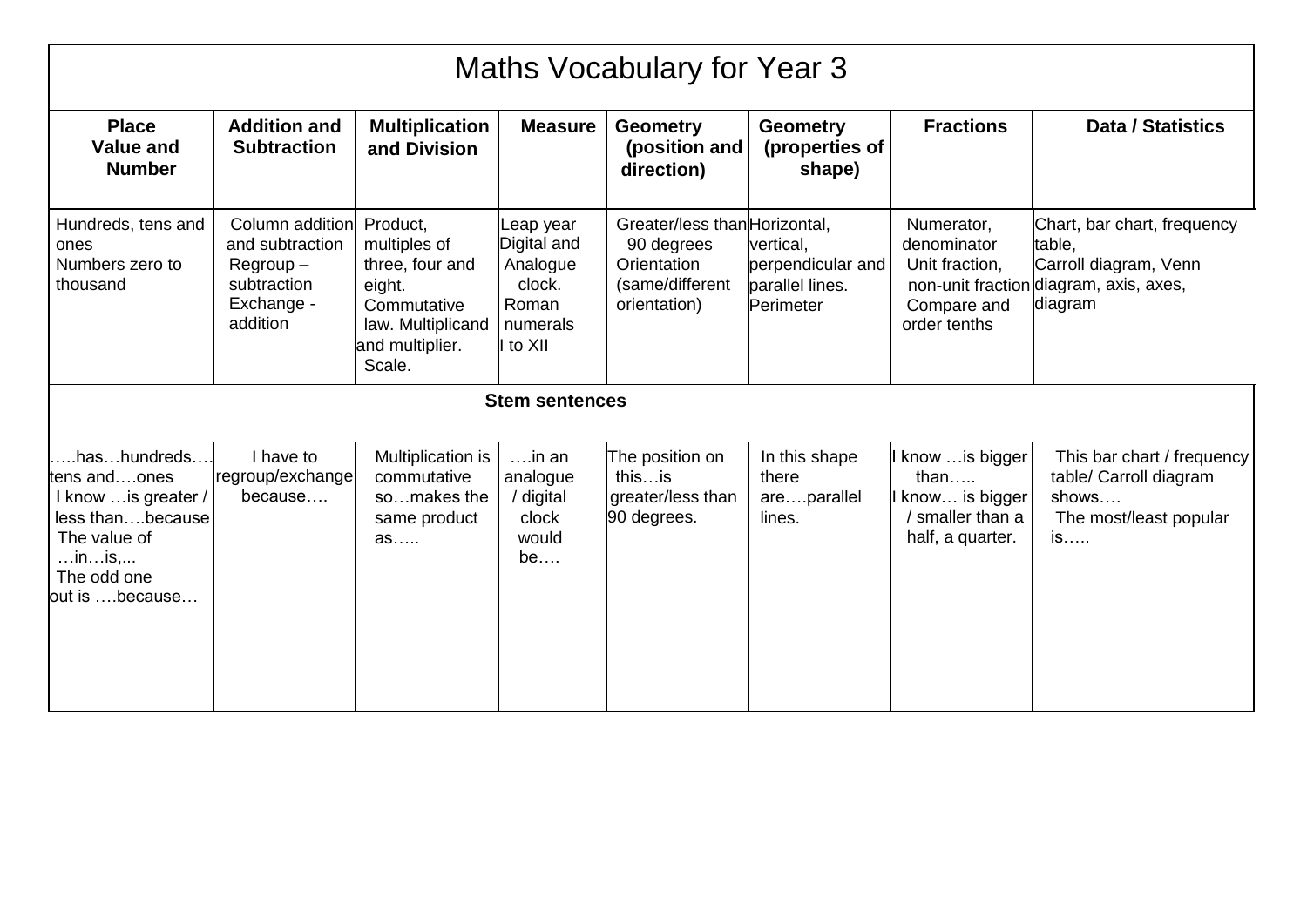| Maths Vocabulary for Year 4                                                                                                                                                                  |                                                                                                                   |                                                                                                                     |                                              |                                                                                   |                                                                         |                                                        |                                  |  |  |
|----------------------------------------------------------------------------------------------------------------------------------------------------------------------------------------------|-------------------------------------------------------------------------------------------------------------------|---------------------------------------------------------------------------------------------------------------------|----------------------------------------------|-----------------------------------------------------------------------------------|-------------------------------------------------------------------------|--------------------------------------------------------|----------------------------------|--|--|
| <b>Number and</b><br><b>Place</b><br><b>Value</b>                                                                                                                                            | <b>Addition and</b><br><b>Subtraction</b>                                                                         | <b>Multiplication and</b><br><b>Division</b>                                                                        | <b>Measures</b>                              | <b>Geometry</b><br>(position and<br>direction)                                    | <b>Geometry</b><br>(properties of<br>shape)                             | <b>Fractions and</b><br><b>Decimals</b>                | Data /<br><b>Statistics</b>      |  |  |
| Tenths,<br>hundredths.<br>Decimal<br>(places)<br>Round (to nearest<br>thousand)<br>Thousand<br>more/les<br>Negative integers<br>Count through<br>zero<br>Roman<br>numerals<br>$($ l to C $)$ | Continue to apply,<br>reason and problem<br>solve with formal<br>column methods                                   | <b>Multiplication facts</b><br>$-12 \times 12$<br><b>Division facts</b><br>Inverse<br>Derive                        | Convert<br>Cm <sub>M</sub><br>Km<br>Kg<br>MI | Coordinates<br>Translation<br>Quadrant x-axis y-<br>axis<br>Perimeter and<br>area | Quadrilateral s<br>Triangles-right<br>angle, acute and<br>obtuse angles | Equivalent<br>decimals and<br>fractions                | Continuous<br>data Line<br>graph |  |  |
|                                                                                                                                                                                              |                                                                                                                   |                                                                                                                     | <b>Stem sentences</b>                        |                                                                                   |                                                                         |                                                        |                                  |  |  |
| In (4 digit<br>number) there are<br>thousands,<br>hundreds, tens and<br>ones.<br>A thousand<br>more/less thanis                                                                              | The odd one out<br>isbecause<br>This statement is<br>true/false<br>Because<br>The error in this<br>calculation is | Multiplication is<br>commutative<br>somakes the<br>same product as<br>The quotient of<br>divided byis<br>$\ldots$ . | I know m<br>converted into cm<br>IS          | The perimeter of<br>the $$ is                                                     | know this triangle<br>hasangles<br>because                              | The equivalent<br>decimal /<br>fraction is<br>$\cdots$ | This line<br>graph<br>snows      |  |  |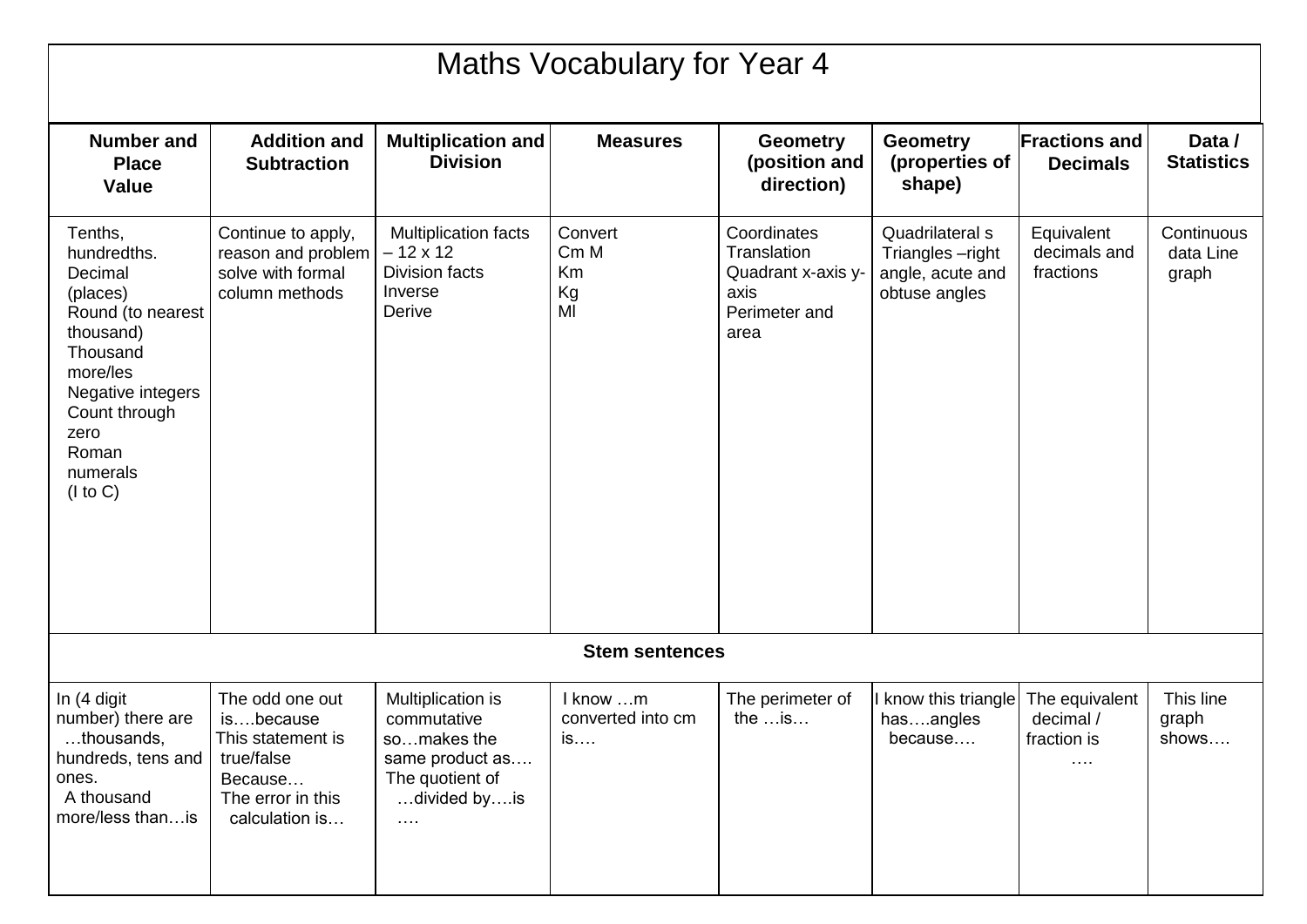|                                                                                                      | <b>Maths Vocabulary for Year 5</b>                        |                                                                                                                                           |                                                                          |                                                                                                                                              |                                                                                                                     |                                                                                       |                                                                                                           |  |  |  |
|------------------------------------------------------------------------------------------------------|-----------------------------------------------------------|-------------------------------------------------------------------------------------------------------------------------------------------|--------------------------------------------------------------------------|----------------------------------------------------------------------------------------------------------------------------------------------|---------------------------------------------------------------------------------------------------------------------|---------------------------------------------------------------------------------------|-----------------------------------------------------------------------------------------------------------|--|--|--|
| <b>Number and</b><br><b>Place</b><br><b>Value</b>                                                    | <b>Addition and</b><br><b>Subtraction</b>                 | <b>Multiplication and</b><br><b>Division</b>                                                                                              | <b>Geometry</b><br>(position and<br>direction)                           | <b>Geometry</b><br>(properties of<br>shape) &<br><b>Measurement</b>                                                                          | <b>Fractions</b><br>and<br><b>Decimals</b>                                                                          | Algebra                                                                               | Data / Statistic                                                                                          |  |  |  |
| Numbers to<br>ten million<br>Linear number Columnar<br>sequence<br>Powers of<br>10                   | Order of operations<br>Decimal Place<br>Significant digit | Order of operations<br>Common factors,<br>multiples<br>Composite number<br>Distributivity<br>Prime number<br>Cube number<br>Square number | Four quadrants<br>(for coordinates)<br>Motion<br>Translation             | Vertically opposite<br>angles<br>Circumference<br>Radius<br><b>Diameter</b><br><b>Bisect</b><br>Scalene triangle<br>Imperial<br>Scale factor | Degree of<br>accuracy<br>Simplify<br>Proportionate<br>Decimal<br>equivalents<br>Proper and<br>improper<br>fractions | Linear<br>number<br>sequence<br>Substitute<br>Variables<br>Symbols<br>Known<br>values | Mean, mode, medium<br>Pie Chart, Construct<br>Analyse<br>Comparative data<br>Maximum and<br>minimum value |  |  |  |
|                                                                                                      |                                                           |                                                                                                                                           | <b>Stem Sentences</b>                                                    |                                                                                                                                              |                                                                                                                     |                                                                                       |                                                                                                           |  |  |  |
| The place<br>value of<br>$\dots$ in $\dots$ is<br>Reading<br>numbers<br>accurately<br>and correctly. | I know I need to<br>$$ before $$<br>because               | has these common<br>factors / multiples I<br>know I need to<br>$\dots$ before $\dots$                                                     | The missing<br>coordinate is<br>This is plotted<br>at the<br>coordinates | The circumference/<br>Diameter/radius of<br>a  is                                                                                            | The fractionin<br>its simplest<br>form is                                                                           | The value of<br>$\dots$ is $\dots$<br>I know this<br>because                          | The mode / median /<br>$mean$ is                                                                          |  |  |  |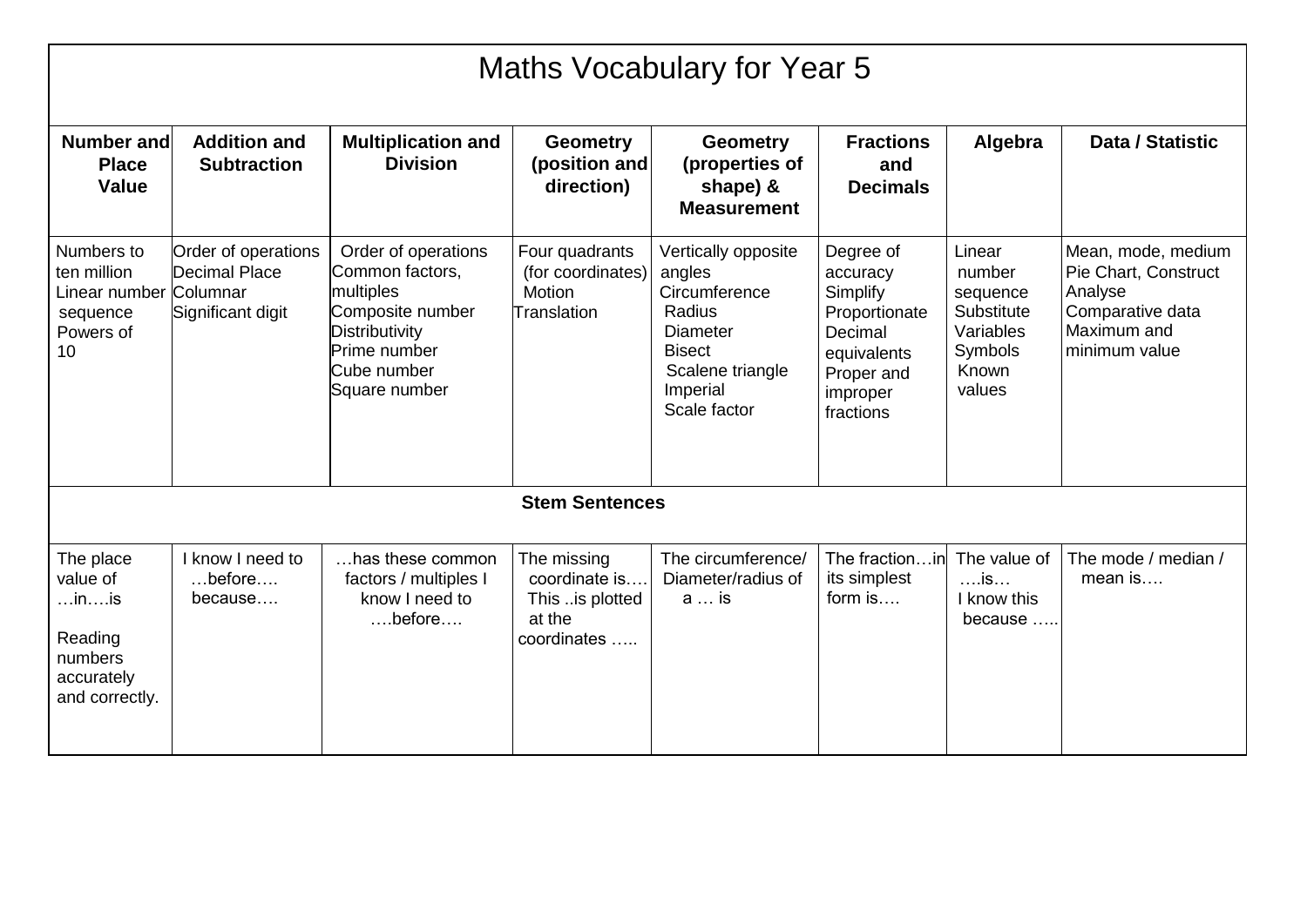| Maths Vocabulary for Year 6                                                                          |                                                       |                                                                                       |                                                                            |                                                                             |                                             |                                                                                        |                                                  |  |  |  |
|------------------------------------------------------------------------------------------------------|-------------------------------------------------------|---------------------------------------------------------------------------------------|----------------------------------------------------------------------------|-----------------------------------------------------------------------------|---------------------------------------------|----------------------------------------------------------------------------------------|--------------------------------------------------|--|--|--|
| Number and<br><b>Place</b><br>Value                                                                  | <b>Addition and</b><br><b>Subtraction</b>             | <b>Multiplication and</b><br><b>Division</b>                                          | <b>Geometry</b><br>(position and<br>direction)                             | <b>Geometry</b><br>(properties of<br>shape)                                 | <b>Fractions and</b><br><b>Decimals</b>     | Algebra                                                                                | Data /<br><b>Statistic</b>                       |  |  |  |
| Numbers to<br>ten million                                                                            | Order of operations                                   | Order of operations<br>Common factors,<br>multiples                                   | Four quadrants<br>(for coordinates)                                        | Vertically opposite<br>angles<br>Circumference<br>Radius<br><b>Diameter</b> | Degree of<br>accuracy<br>Simplify           | Linear number<br>sequence<br><b>Substitute</b><br>Variables<br>Symbols<br>Known values | Mean, mode,<br>medium<br>Pie Chart,<br>Construct |  |  |  |
|                                                                                                      |                                                       |                                                                                       | <b>Stem Sentences</b>                                                      |                                                                             |                                             |                                                                                        |                                                  |  |  |  |
| The place<br>value of<br>$\dots$ in $\dots$ is<br>Reading<br>numbers<br>accurately and<br>correctly. | I know I need to<br>$\dots$ before $\dots$<br>because | has these common<br>factors / multiples I<br>know I need to<br>$\dots$ before $\dots$ | The missing<br>coordinate is<br>This is plotted at<br>the coordinates<br>. | The<br>circumference/<br>Diameter/radius of<br>a  is                        | The fractionin<br>its simplest<br>form $is$ | The value of<br>$\dots$ is $\dots$ I know<br>this<br>because                           | The mode /<br>median / mean<br>is                |  |  |  |